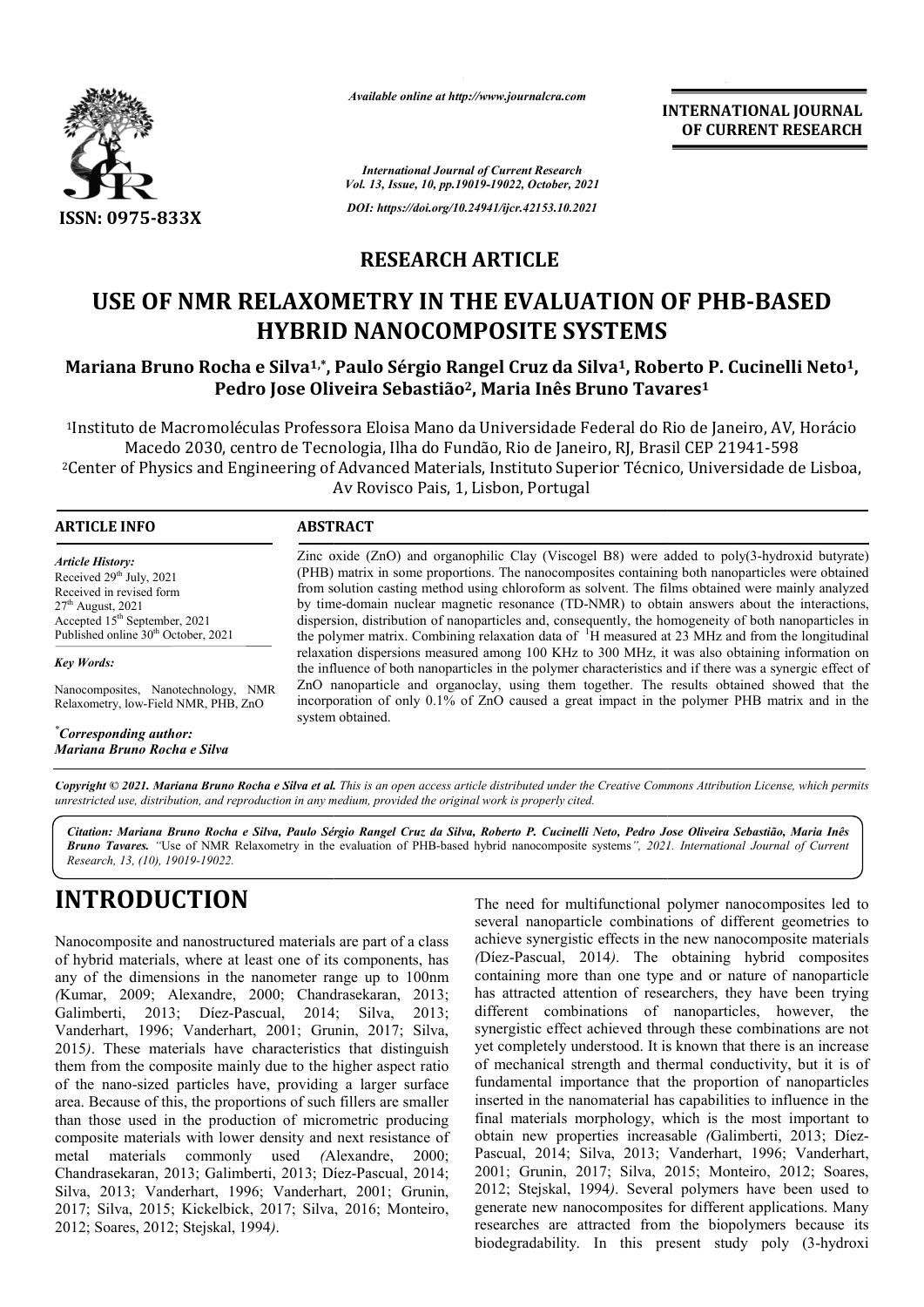butyrate) was chosen as a polymer matrix due its known characteristics and biodegradability *(*Silva, 2013; Kickelbick, 2017. Knowing that to achieve synergistic effects of two or more nanoparticles depend on the obtaining method of the polymer matrix and nanoparticles involved, as well as the interactions between them and, consequently good dispersion and distribution of them in the polymer matrix. According to this statement, the main objective of this work was two incorporate two distinguish nanoparticles in the PHB matrix to obtain a new material with potential using in film food packing. To achieve the goal of the present work despite traditional techniques solid-state nuclear magnetic resonance (NMR) employing relaxometry as a main alternative technique to evaluate the new materials and especially the effects of nanoparticles in the polymer matrix. Because NMR relaxometry can distinguish the intermolecular interaction, dispersion and distribution of the nanoparticles in the polymer matrix, due to the contribution of the molecular movements and domain formations and components arrangements through the determination of proton spin-lattice relaxation time. This parameter has a time constant  $T_1H$  and is sensitive to the changes in the molecular movements according to the changes in the molecular interactions and the chains organizing *(*Silva, 2015; Kickelbick, 2017; Silva, 2016; Monteiro, 2012; Soares, 2012; Stejskal, 1994; McBrierty, 2006; Tavares, 2018; Aluculesei, 2019*)*. The other interesting relaxometry technique is fast-field cycling (FFC), which promotes a variety of frequency range measuring in a sequence; allowing understand the behavior of the spin populations present in the sample. The frequency decay with the variation of relaxation time shows the sample behavior. According to this statement the main objective of this was the use of nuclear magnetic resonance by relaxometry as a tool for nanocomposite evaluation to obtain responses on the interaction, dispersion, distribution and homogeneity of the system constituents.

#### **Experimental**

**Systems Preparation:** Nanocomposites were prepared in solution using chloroform as solvent. The ratios used for organoclay Viscogel B8 (B8) were 1, 3 and 5 wt% of and three different ratios of zinc oxide (ZnO), 0.1 %, 0.25 % and 0.5 % by mass were employed for each organoclay percentage. The total mass used to produce each film was 5 g and the solutions were prepared at a concentration of 10 %. Different proportions of nanoparticles were dispersed in chloroform with the aid of ultrasound and were then added to the polymer already solubilized. The mixtures were kept under stirring for 24 hours and then poured into petri dishes. Drying of the solvent was carried out at room temperature and their elimination was accompanied by the mass variation of the film until its stabilization. After that the infrared spectroscopy was also done to confirm the solvent elimination.

*Low-field NMR:* The relaxation time was analyzed in a Maran Ultra *(Oxford Instruments®)* low-field NMR spectrometer, using an 18 mm NMR tube, operating at 23 MHz for the hydrogen nucleus. The pulse sequence used to determine the spin-lattice relaxation time data was inversion-recovery (recycle delay -  $180^\circ$  -  $\tau$ -  $90^\circ$  - acquisition data) and the  $90^\circ$ pulse of 4.7µs was calibrated automatically by the software of the instrument. The amplitude of the FID was sampled for 20  $\tau$ data points, ranging from 0.01 to 5000 ms, using 40 data points and 4 scans for each point. The same sample was analyzed at  $30 \pm 2$  °C.

The relaxation values and relative intensities were obtained by fitting the exponential data with the aid of the *WINFIT*® (2.4) software. Distributed exponential fits by plotting the relaxation amplitude versus relaxation time were performed using the  $WINDXP^{\circledR}$  (1.8.1) software. Both programs come with the lowfield NMR spectrometer. Measurements for frequencies between 100 kHz and 9 MHz were made using a home made Fast Field-Cycling NMR relaxometer, with a recycle time  $5T_1$ and the polarization time was 5s. These measurements allowed us to evaluate the behavior decay of spin-lattice relaxation decay. A Bruker magnet BE-30 and an Avance II NMR console were used to obtain the  $T_1$  values between 9 MHz and 90 MHz. And measurements at 300 MHz were obtained using a 7 T superconductor magnet. The conditions applied was the same used in others works *(*Tavares, 2018; Aluculesei, 2019.

## **RESULTS AND DISCUSSION**

The values of  $T_1H$  at 23 MHz for all system evaluated are shown in Table 1.

**Table 1. T1H Relaxation values of PHB/B8/ZnO nanocomposites**

| %BB8                                                                                                   |                | $\frac{9}{6}$ ZnO | $T_1H$ (ms) $\pm 2\%$      |        |                        |
|--------------------------------------------------------------------------------------------------------|----------------|-------------------|----------------------------|--------|------------------------|
| $\overline{0}$                                                                                         |                | $\boldsymbol{0}$  | 654                        |        |                        |
|                                                                                                        |                | $\boldsymbol{0}$  | 658                        |        |                        |
| $\frac{1}{3}$                                                                                          |                | $\boldsymbol{0}$  | 609                        |        |                        |
| 5                                                                                                      |                | $\overline{0}$    | 567                        |        |                        |
| $\overline{0}$                                                                                         |                | 0.10              | 584                        |        |                        |
| $\mathbf{0}$                                                                                           |                | 0.25              | 574                        |        |                        |
| $\boldsymbol{0}$                                                                                       |                | 0.50              | 554                        |        |                        |
| $\mathbf{1}$                                                                                           |                | 0.10              | 649                        |        |                        |
| $\mathbf{1}$                                                                                           |                | 0.25              | 621                        |        |                        |
| $\mathbf{1}$                                                                                           |                | 0.50              | 651                        |        |                        |
|                                                                                                        |                | 0.10              | 624                        |        |                        |
|                                                                                                        |                | 0.25              | 608                        |        |                        |
|                                                                                                        |                | 0.50              | 594                        |        |                        |
| 3335555                                                                                                |                | 0.10              | 540                        |        |                        |
|                                                                                                        |                | 0.25              | 510                        |        |                        |
|                                                                                                        |                | 0.50              | 532                        |        |                        |
| <b>O → PHB</b><br>$\Theta$ B8-1<br>$-$ OB8-3<br>Э<br>$-$ 0 B8-5<br>$\Theta$<br>lms<br>$10^2$<br>$10^1$ |                |                   |                            |        |                        |
| $10^{4}$                                                                                               | пш<br>$10^{5}$ | THH<br>$10^6$     | اسبيت<br>اسبيب<br>$10^{7}$ | $10^8$ | $\mathbb{L}$<br>$10^9$ |
|                                                                                                        |                | Frequency (Hz)    |                            |        |                        |

**Figure 1. Comparative tendency graphics of the relaxation behavior versus frequency for PHB containing only Viscogel B8**

According to these results it is first observed a significant change in the  $T_1H$  values for the systems containing  $ZnO$ nanoparticles, even in the proportions with small amounts of ZnO nanoparticles (0.1%), comparing to the value of the pure polymer.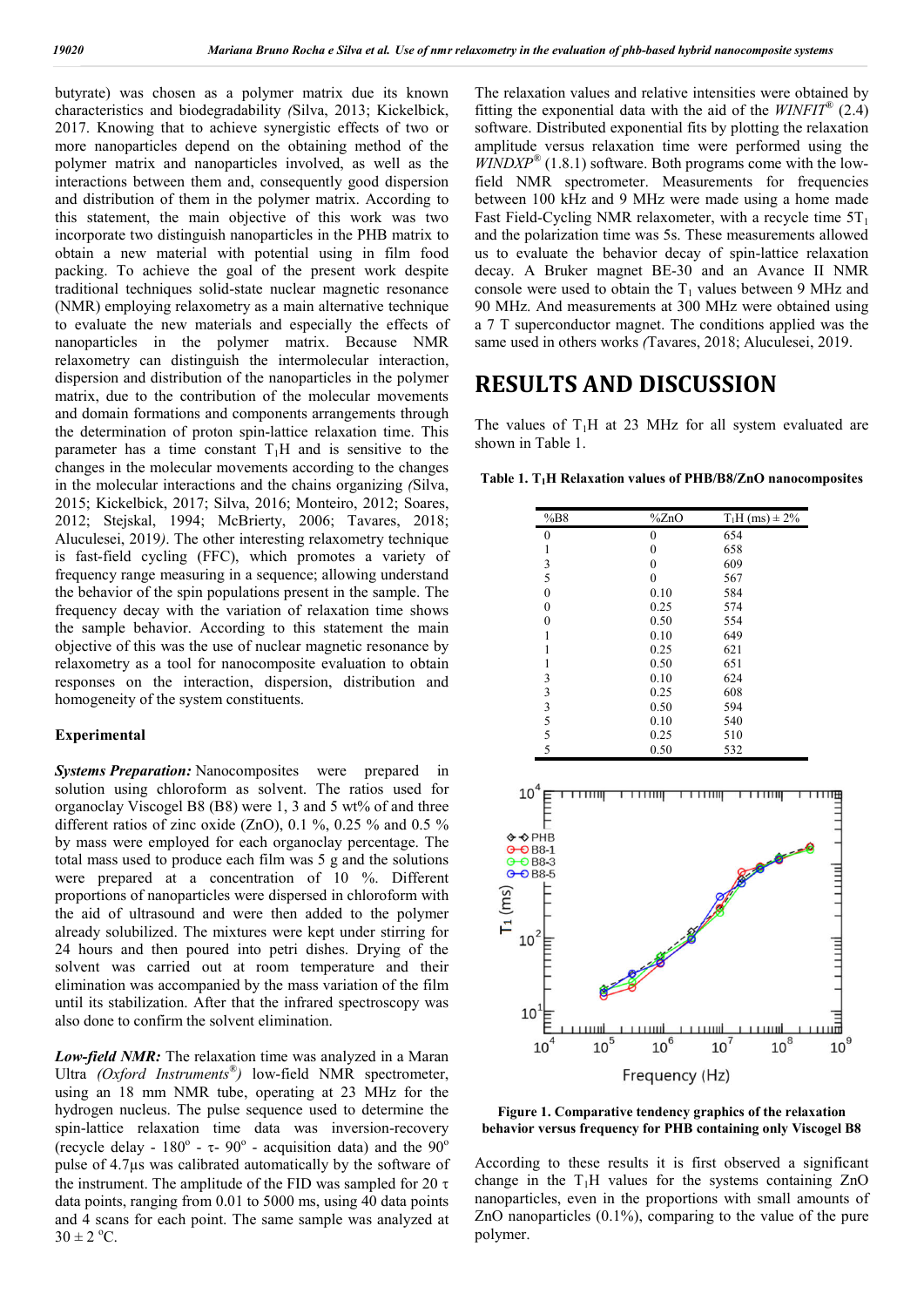

**Figure 2. Comparative tendency graphics of the relaxation behavior versus frequency for PHB containing only ZnO**

This indicates a pronounced effect of the ZnO nanoparticles in the polymer matrix, due to the dispersion/diffusion of these particles in the molecular chain, according to the collective movements. This behavior was detected, even when these particles are incorporated in the isolated form and together with organoclay for the samples containing 3 and 5% in the polymer matrix. For these cases there was a decrease in the relaxation values due to the fact that new intermolecular interaction among the molecules components in the systems is good and can promote good dispersion and also distribution of these nanoparticles in the PHB matrix in an efficient manner. This decrease in  $T_1H$  values for the systems containing only zinc oxide indicates an increase in the polymer chains molecular mobility, which may occur due to a decrease in the degree of crystallinity promoted by the good intermolecular interaction, and/or due to paramagnetic effect of ZnO, which causes a decrease of the hydrogen relaxing near to them, which confirms the molecular arrangement of the polymer molecules around ZnO particles, which may promote a formation of specific morphologies between these nanoparticles and polymer chains. The molecular size of zinc oxide, around 75 nm, my also interfere in the PHB crystallization process. As the NMR relaxometry is a technique that observes the sample as a whole and it is possible to measure the averages of the relaxation values of all hydrogen populations presents in the material. Evaluating the samples containing both clay and zinc oxide, the occurrence of more intercalated morphology of the clay lamellae results in an increase in the  $T_1H$  value, due to the decrease in the chains molecular mobility. Another important aspect is observed through  $T_1H$  data, which is the occurrence of a synergistic effect when adding two nanoparticles together. It is noted that the material obtained after incorporation any quantity of ZnO, together with each clay proportion, showed a decrease in the values of relaxation, especially for the systems containing 5%of clay. This occurs because the presence of the zinc oxide that may have been able to change the way of clay is dispersed in the polymer matrix and consequently altering the molecular mobility of the chains, due to the changes in the systems morphology and or arrangements, since new interactions have been created between nanoparticles and polymer matrix.

To better evaluate the behavior of the samples through the proton spin-lattice relaxation time determined by fast-field cycling measurements, it is possible to use the decay curves of relaxation time versus frequency range of the proton nuclei for each type of sample. Figures to 1 from 5 show the graphics of comparative tendency of relaxation time versus frequency behavior for the samples based on PHB and the nanoparticles systems. Analyzing the decay of each system curves one can see that there is a spread of the curves at the end of the decay, in the region of low frequencies, this region belongs to the amorphous region, indicating that the clay is preference being dispersed in this region. Evaluating the systems containing only zinc oxide (Fig.2) there was not seen significant changes or spread in the curves decay, only a small spread for 0,1 and 0.5% of ZnO, showing that this nanoparticle is dispersed in the same manner, homogeneously, in the matrix. Therefore, analyzing the hybrid system containing 1% (Figure 3) and 3% (Figure 4) of clay and different proportions of ZnO, there was a spread of the  $T_1$  decay observed in low frequencies indicating that the nanoparticles are predominant dispersed in the amorphous regions. These behaviors are due to the changes in the collective molecular movements in the system and the formation of multiples intermolecular interaction that promotes changes in the systems arrangements and morphology.



**Figure 3. Comparative tendency graphics of the relaxation behavior versus frequency for PHB and the hybrid materials of PHB/B8/ZnO with 1% of B8**



**Figure 4. Comparative tendency graphics of the relaxation behavior versus frequency for PHB and the hybrid materials of PHB/B8/ZnO with 3% of B8**